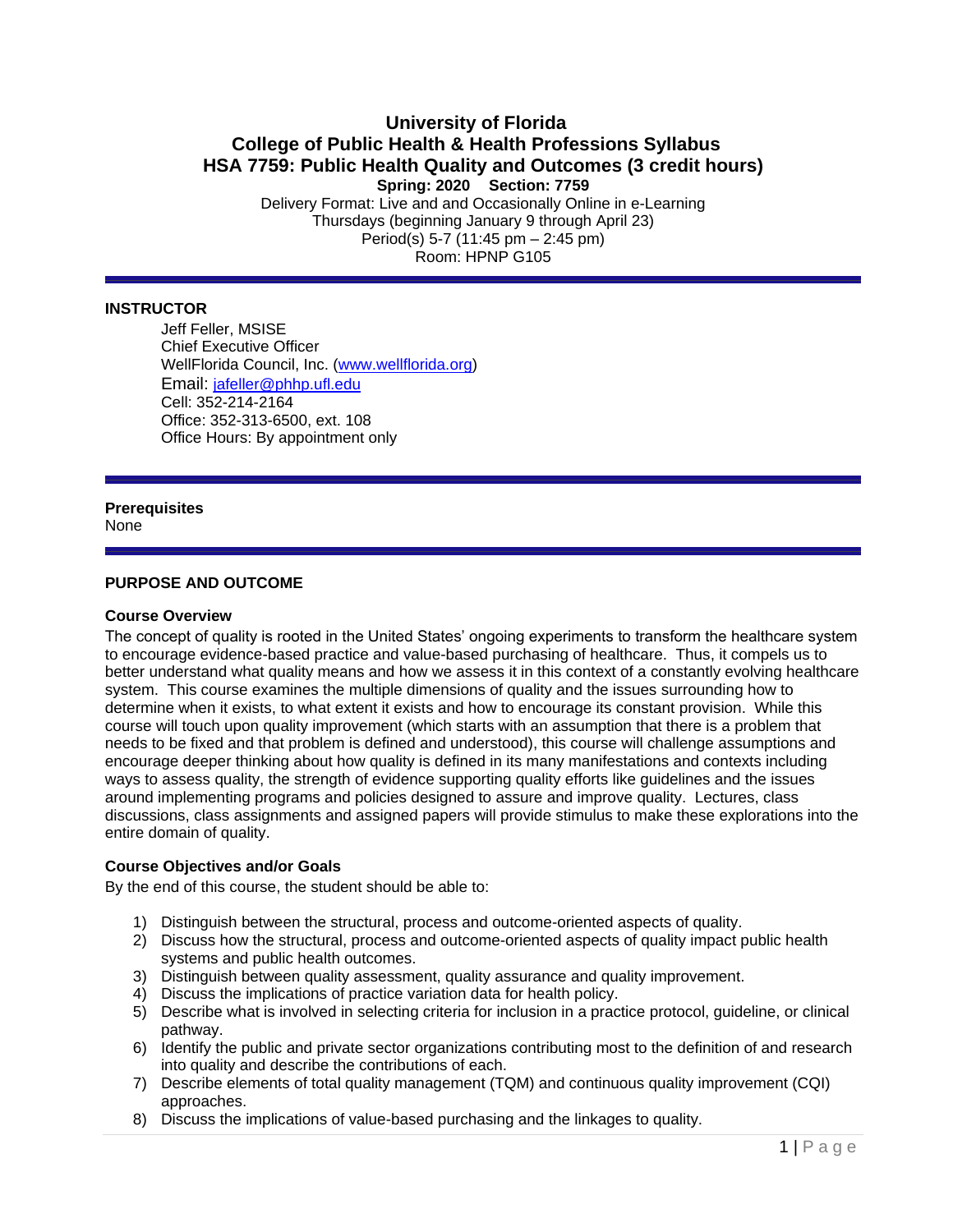- 9) Pose innovative and important research questions about quality in public health systems, informed by systematic reviews of the literature, stakeholder needs, and relevant theoretical and conceptual models.
- 10) Understand the criticality of incorporating quality into healthcare policy development, implementation and evaluation.
- 11) Identify the key stakeholders in public health, including public health practitioners, policy makers, the public, interest groups, the media, and other stakeholders and each group's perspectives or contexts regarding quality.

# **Instructional Methods**

The method of instruction for this course will be comprised of live lectures by the instructor; an occasional online lecture in the instructor's absence; guest speakers; and active student participation in class discussions, followed by class exercises using real-world examples that will allow the class to apply the material presented through the lectures while simultaneously demonstrating understanding of the material. Material presented in class will be linked to the reading assignments. Multidisciplinary perspectives will be discussed, and many examples will be provided to illustrate important concepts. Occasionally, speakers will be invited to discuss their experiences with quality and quality management. The various components of the course are designed to stimulate thinking about interventions that have been implemented to address public health problems, subsequently deciding on appropriate approaches used to determine the quality of these interventions. The primary components of the grading for this course will be three papers; assigned class discussion questions and exercises; and class participation. The e-Learning portal may also be used in the course to initiate assignments, collect assignments, post grades and from time-to-time provide lectures when the instructor may be out-of-town or otherwise cannot attend the scheduled live session.

## **What is expected of you?**

You are expected to actively engage in the course throughout the semester. Specifically, students are expected to:

- Complete the required reading PRIOR to lectures and be prepared to participate in and perhaps LEAD class discussions.
- Be attentive to class lectures by the instructor and guest speakers.
- Actively contribute in discussions, participate in exercises and demonstrate teamwork if assigned group activities or projects.
- Attend all classes (unless attendance is excused in advance).
- Submit assignments (projects) on or prior to the due date(s).

### **My Teaching Philosophy**

My role as the instructor is to guide, assist and support students through their own process of acquiring the course subject matter. In choosing to teach almost exclusively at the graduate level, I have for many years been committed to the proposition that learning is and should be left largely in the hands of each individual student. My lectures are designed to facilitate your understanding of the text as you seek to acquire the knowledge in the text and from internal and external class resources.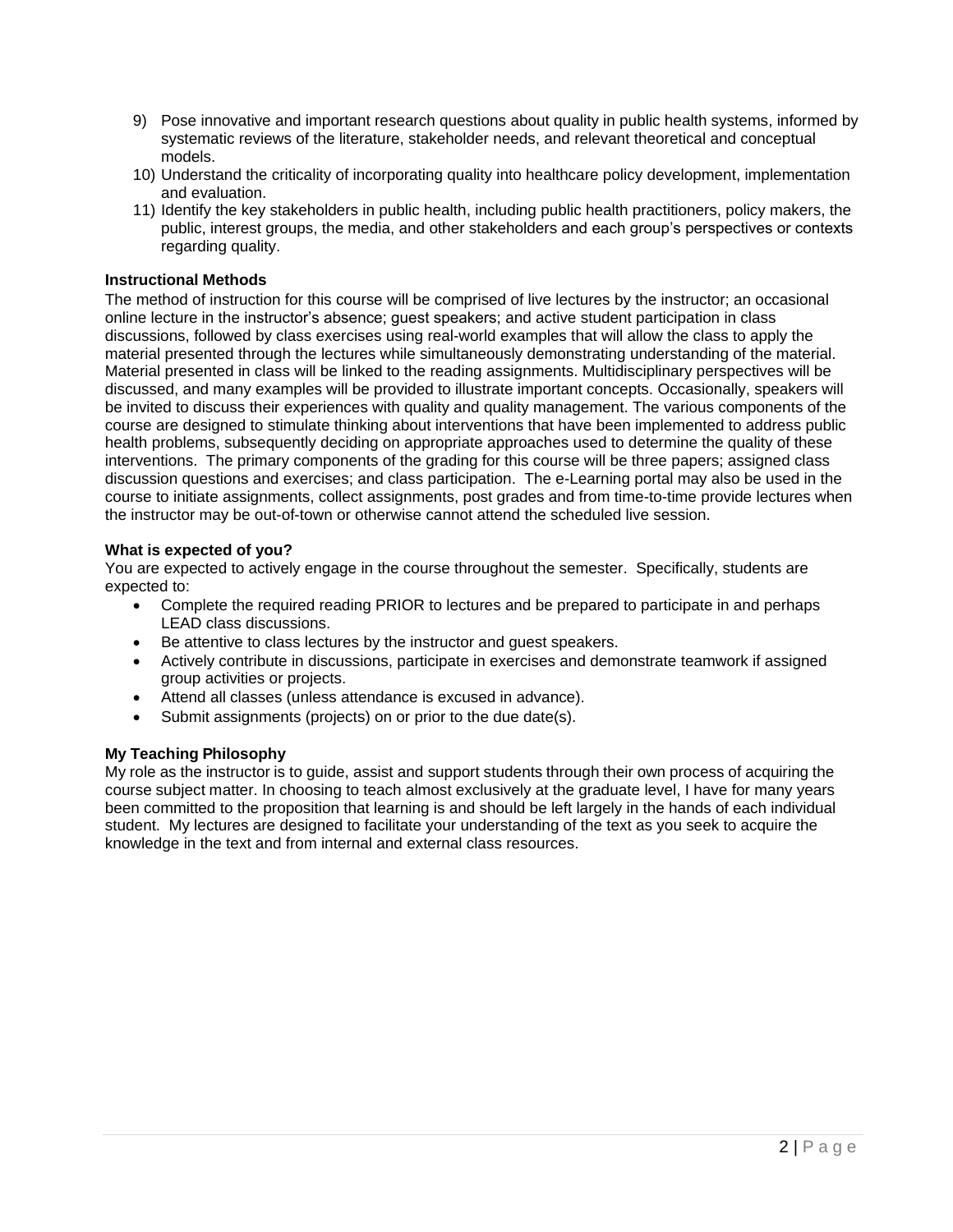# **DESCRIPTION OF COURSE CONTENT**

- 1. Lectures provide a general overview of each topic.
- 2. Readings required text, supplementary readings and other identified materials
- 3. Assignments weekly discussion questions and three (3) papers throughout the course.

# **Topical Outline/Course Schedule**

The instructor reserves the right to modify the course content and schedule as deemed necessary.

|                    | <b>Week 1: Thursday, January 9</b>                            |
|--------------------|---------------------------------------------------------------|
| <b>Lectures</b>    | Syllabus Review and Course Overview                           |
| <b>Readings</b>    | Syllabus                                                      |
| <b>Discussions</b> | Related to Syllabus Review and Course Overview                |
|                    | <b>Week 2: Thursday, January 16</b>                           |
| <b>Lectures</b>    | Focus on Quality<br><b>Quality Management Building Blocks</b> |
| <b>Readings</b>    | Spath, Chapters 1-2, pgs. 1-34                                |
| <b>Discussions</b> | Complete discussion questions: pg. 10 and pgs. 30-31          |
| <b>Notes</b>       | Assignment 1 will be assigned                                 |
|                    | <b>Week 3: Thursday, January 23</b>                           |
| <b>Lectures</b>    | <b>Measuring Performance</b>                                  |
| <b>Readings</b>    | Spath, Chapter 3, pgs. 35-77                                  |
| <b>Discussions</b> | Complete discussion questions: pg. 72                         |
|                    | <b>Week 4: Thursday, January 30</b>                           |
| <b>Lectures</b>    | <b>Evaluating Performance</b>                                 |
| <b>Readings</b>    | Spath, Chapter 4, pgs. 79-117                                 |
| <b>Discussions</b> | Complete discussion questions: pgs. 113-114                   |
|                    | <b>Week 5: Thursday, February 6</b>                           |
| <b>Lectures</b>    | Continuous Improvement                                        |
| <b>Readings</b>    | Spath, Chapter 5, pgs. 119-141                                |
| <b>Discussions</b> | Complete discussion questions: pg. 137                        |
|                    | <b>Week 6: Thursday, February 13</b>                          |
| <b>Lectures</b>    | Performance Improvement Tools                                 |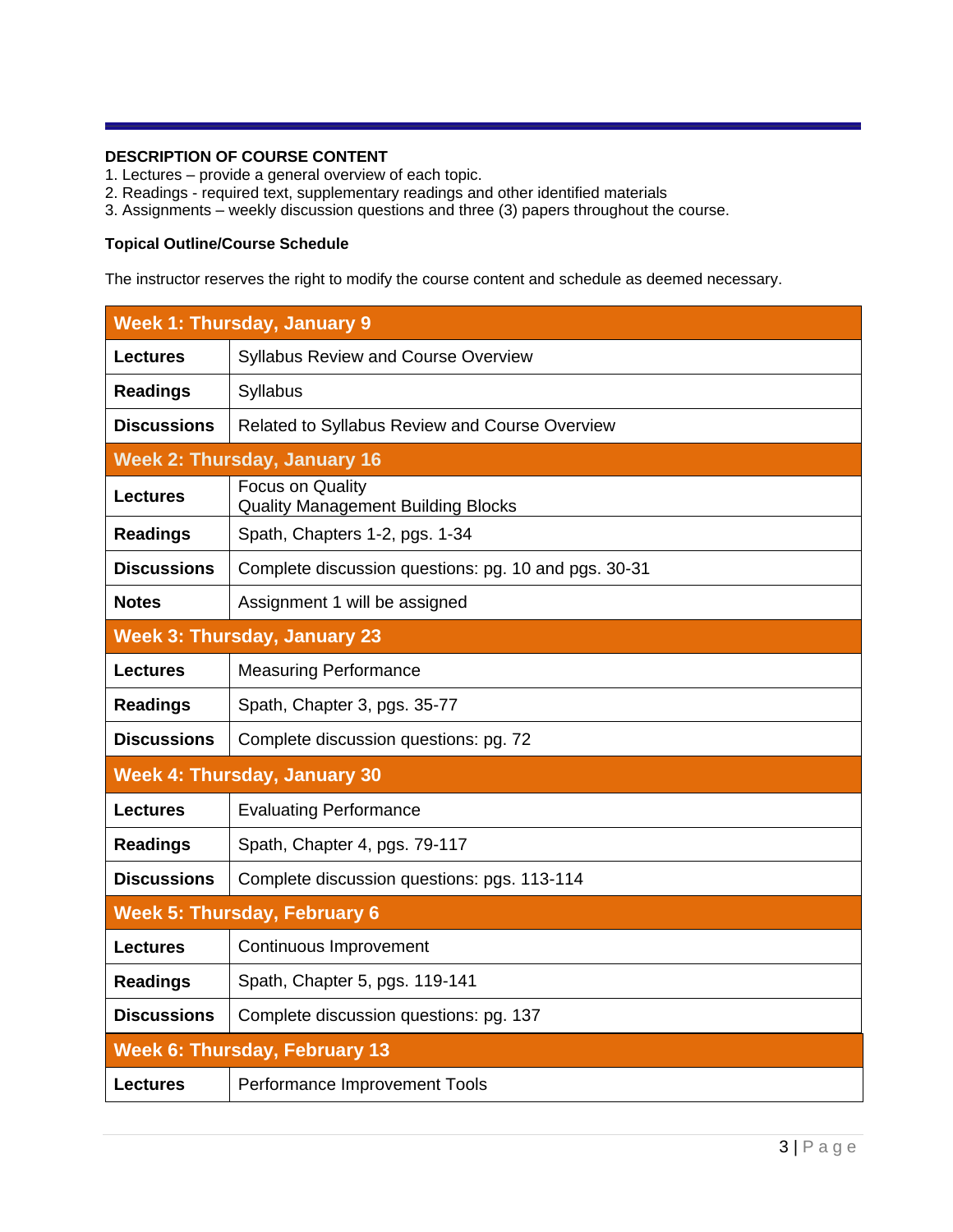| <b>Readings</b>    | Spath, Chapter 6, pgs. 143-174                                                                                                                                                                                                                                                                                                                              |
|--------------------|-------------------------------------------------------------------------------------------------------------------------------------------------------------------------------------------------------------------------------------------------------------------------------------------------------------------------------------------------------------|
| <b>Discussions</b> | Complete discussion questions: pg. 173                                                                                                                                                                                                                                                                                                                      |
| <b>Notes</b>       | Instructor will be traveling out-of-state. This lecture will be made available via e-<br>Learning portal. Assignment 1 and the discussion questions will be submitted<br>electronically and due at 11:45 am. Bring a hard copy of Assignment 1 to class<br>on February 20. Assignment 2 will also be released through the e-Learning<br>portal at 11:45 am. |
|                    | <b>Week 7: Thursday, February 20</b>                                                                                                                                                                                                                                                                                                                        |
| <b>Lectures</b>    | <b>Improvement Project Teams</b>                                                                                                                                                                                                                                                                                                                            |
| <b>Readings</b>    | Spath, Chapter 7, pgs. 175-192                                                                                                                                                                                                                                                                                                                              |
| <b>Discussions</b> | Complete discussion questions: pg. 190                                                                                                                                                                                                                                                                                                                      |
|                    | <b>Week 8: Thursday, February 27</b>                                                                                                                                                                                                                                                                                                                        |
| <b>Lectures</b>    | <b>Improving Patient Safety</b>                                                                                                                                                                                                                                                                                                                             |
| <b>Readings</b>    | Spath, Chapter 8, pgs. 193-224                                                                                                                                                                                                                                                                                                                              |
| <b>Discussions</b> | Complete discussion questions: pg. 220                                                                                                                                                                                                                                                                                                                      |
|                    | <b>Week 9: Thursday, March 5 (SPRING BREAK)</b>                                                                                                                                                                                                                                                                                                             |
| <b>Lectures</b>    | None                                                                                                                                                                                                                                                                                                                                                        |
| <b>Readings</b>    | None                                                                                                                                                                                                                                                                                                                                                        |
| <b>Discussions</b> | None                                                                                                                                                                                                                                                                                                                                                        |
|                    | <b>Week 10: Thursday, March 12</b>                                                                                                                                                                                                                                                                                                                          |
| <b>Lectures</b>    | Achieving Reliable Quality and Safety                                                                                                                                                                                                                                                                                                                       |
| <b>Readings</b>    | Spath, Chapter 9, pgs. 225-248                                                                                                                                                                                                                                                                                                                              |
| <b>Discussions</b> | Complete discussion questions: pg. 244                                                                                                                                                                                                                                                                                                                      |
| <b>Notes</b>       | Assignment 2 is due. Bring a hard copy of Assignment 2 to class for submission.<br>Assignment 3 will be assigned.                                                                                                                                                                                                                                           |
|                    | <b>Week 11: Thursday, March 19</b>                                                                                                                                                                                                                                                                                                                          |
| <b>Lectures</b>    | Managing the Use of Healthcare Resources                                                                                                                                                                                                                                                                                                                    |
| <b>Readings</b>    | Spath, Chapter 10, pgs. 249-280                                                                                                                                                                                                                                                                                                                             |
| <b>Discussions</b> | Complete discussion questions: pg. 274-275                                                                                                                                                                                                                                                                                                                  |
|                    | <b>Week 12: Thursday, March 26</b>                                                                                                                                                                                                                                                                                                                          |
| <b>Lectures</b>    | <b>Managing Quality in Population Health Care</b>                                                                                                                                                                                                                                                                                                           |
| <b>Readings</b>    | Spath, Chapter 11, pgs.281-299                                                                                                                                                                                                                                                                                                                              |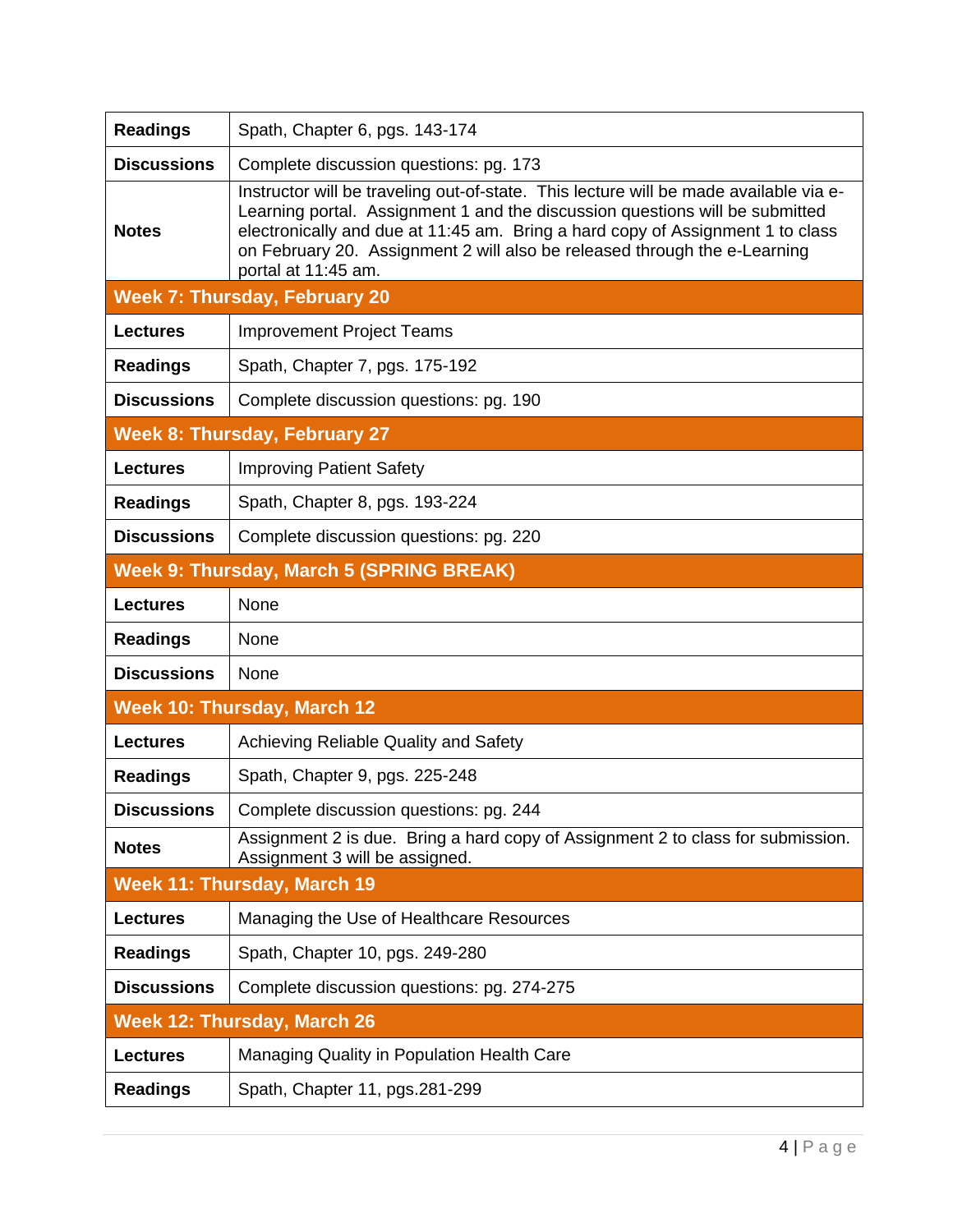| <b>Discussions</b>          | Complete discussion questions: pg. 296                                     |  |  |  |  |  |  |
|-----------------------------|----------------------------------------------------------------------------|--|--|--|--|--|--|
|                             | <b>Week 13: Thursday, April 2</b>                                          |  |  |  |  |  |  |
| <b>Lectures</b>             | <b>Organizing for Quality</b>                                              |  |  |  |  |  |  |
| <b>Readings</b>             | Spath, Chapter 12, pg. 301-325                                             |  |  |  |  |  |  |
| <b>Discussions</b>          | Complete discussion questions: pg. 320                                     |  |  |  |  |  |  |
|                             | <b>Week 14: Thursday, April 9</b>                                          |  |  |  |  |  |  |
| <b>Lectures</b>             | Certified Professional in Healthcare Quality (CPHQ) Exam and Certification |  |  |  |  |  |  |
| <b>Readings</b>             | Provided by the instructor in advance of class                             |  |  |  |  |  |  |
| <b>Discussions</b>          | Review of exam competencies                                                |  |  |  |  |  |  |
| Week 15: Thursday, April 16 |                                                                            |  |  |  |  |  |  |
| <b>Lectures</b>             | None                                                                       |  |  |  |  |  |  |
| <b>Readings</b>             | None                                                                       |  |  |  |  |  |  |
| <b>Discussions</b>          | Group discussions/reflections on Assignment 3                              |  |  |  |  |  |  |
| <b>Notes</b>                | Assignment 3 is due. Bring a hard copy to class for submission.            |  |  |  |  |  |  |
|                             | Week 16: Thursday, April 23 (READING DAY)                                  |  |  |  |  |  |  |
| <b>Lectures</b>             | None                                                                       |  |  |  |  |  |  |
| <b>Discussions</b>          | None                                                                       |  |  |  |  |  |  |
| <b>Assignments</b>          | None                                                                       |  |  |  |  |  |  |
|                             | Finals Week: Saturday, December 7 - Friday, December 13                    |  |  |  |  |  |  |
| <b>Final Exam</b>           | There is NOT a final exam in this course.                                  |  |  |  |  |  |  |

# **Course Materials and Technology**

# **Course Textbook(s) and Reading**

**REQUIRED:** Spath, Patricia L., (2018). *Introduction to Healthcare Quality Management, Third Edition*; Health Administration Press (Foundation of the American College of Healthcare Executives); Chicago, Illinois; ISBN: 978-1-5679-3988-0 (paperback)

Additional readings, including online resources, may be assigned. Students may also be directed to a class e-Learning portal for weekly supplementary reading assignments.

For technical support for this class, please contact the UF Help Desk at:

- [Learning-support@ufl.edu](file:///C:/Users/hackg/Desktop/Learning-support@ufl.edu)
- (352) 392-HELP select option 2
- [https://elearning.ufl.edu/help.shtml](https://lss.at.ufl.edu/help.shtml)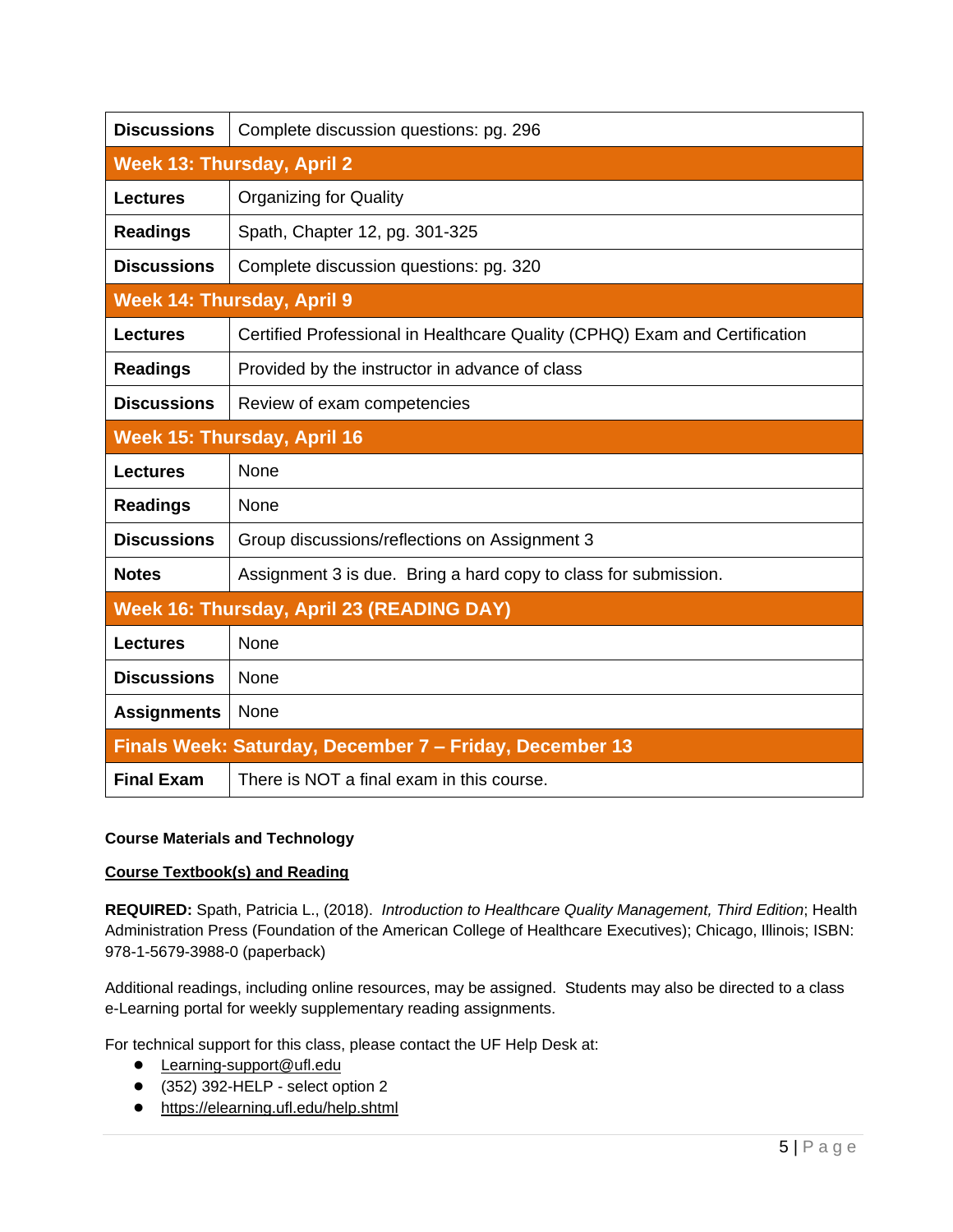## **ACADEMIC REQUIREMENTS AND GRADING**

## **Assignments**

### *Assignment 1*

Prepare a 5-7 page paper (double-spaced) identifying the measures of quality used/advocated by the National Academy of Medicine (NAM); the Agency for Healthcare Research and Quality (AHRQ); the Institute for Healthcare Improvement (IHI) and the Center for Medicaid and Medicare Services (CMS). Summarize the measures utilized or prescribed by each; discuss the relative strengths and weaknesses of each approach; and what you believe is the biggest contribution that each of these has made to the field of healthcare quality.

## *Assignment 2*

Prepare a 5-7 page paper identifying and then comparing and contrasting cost-benefit analysis, costeffectiveness analysis and cost-utility analysis. Explain their respective rationales in how they are used in evaluating health outcomes and how each is related to quality. In addition, identify the critical data required to conduct each analysis.

## *Assignment 3*

Prepare an 8-10 page paper on value-based purchasing that links the principles and processes of quality discussed during the course to the concept and practice of value-based purchasing. The following criteria should be discussed:

- How does value-based purchasing work? What is the underlying theory behind it? What does it assume?
- What are the rules or the prescribed components of a value-based purchasing system/policy? How are rates in value-based purchasing determined?
- Where do the measures of quality or performance or outcome come from?
- Does the system seem fair? Why or why not? How does case mix impact value-based purchasing? Can clinicians/organizations really affect the measures they are accountable for? Why or why not? What external, non-clinical factors may impact outcome and quality/perceived quality?
- From preliminary research studies on value-based purchasing (please cite some), how well does it appear to work?
- How does value-based purchasing fit with the ideas of quality that we have discussed in this course?
- Are you in favor of adopting value-based purchasing for the entire healthcare system? Whole or in part? How would you amend or change value-based purchasing to address the concerns that you have with the concept?

Note that due to time constraints of the course that this final assignment will not be returned to students.

### **Discussion Questions and Class Participation**

There will be weekly in class discussions based on completion and submission of the discussion questions at the end of each chapter. In addition, there may be additional classroom exercises or quizzes related to readings or assignments or topics generally associated with readings or assignments. Students may be asked to lead and/or engage in discussion and may be asked to generate the discussion question for the day's discussion and may work in groups or individually on classroom exercises. Completion of the weekly discussion questions, submission of the discussion questions each week and participation in these discussions and other exercises/quizzes determine your class participation.

### **Grading**

| Requirement                     | Due Date         | Points or % of<br>Final grade (%<br>must sum to<br>$100\%$ |
|---------------------------------|------------------|------------------------------------------------------------|
| Assignment 1 (assigned 1/16/19) | 2/13/19 11:45 am | 25%                                                        |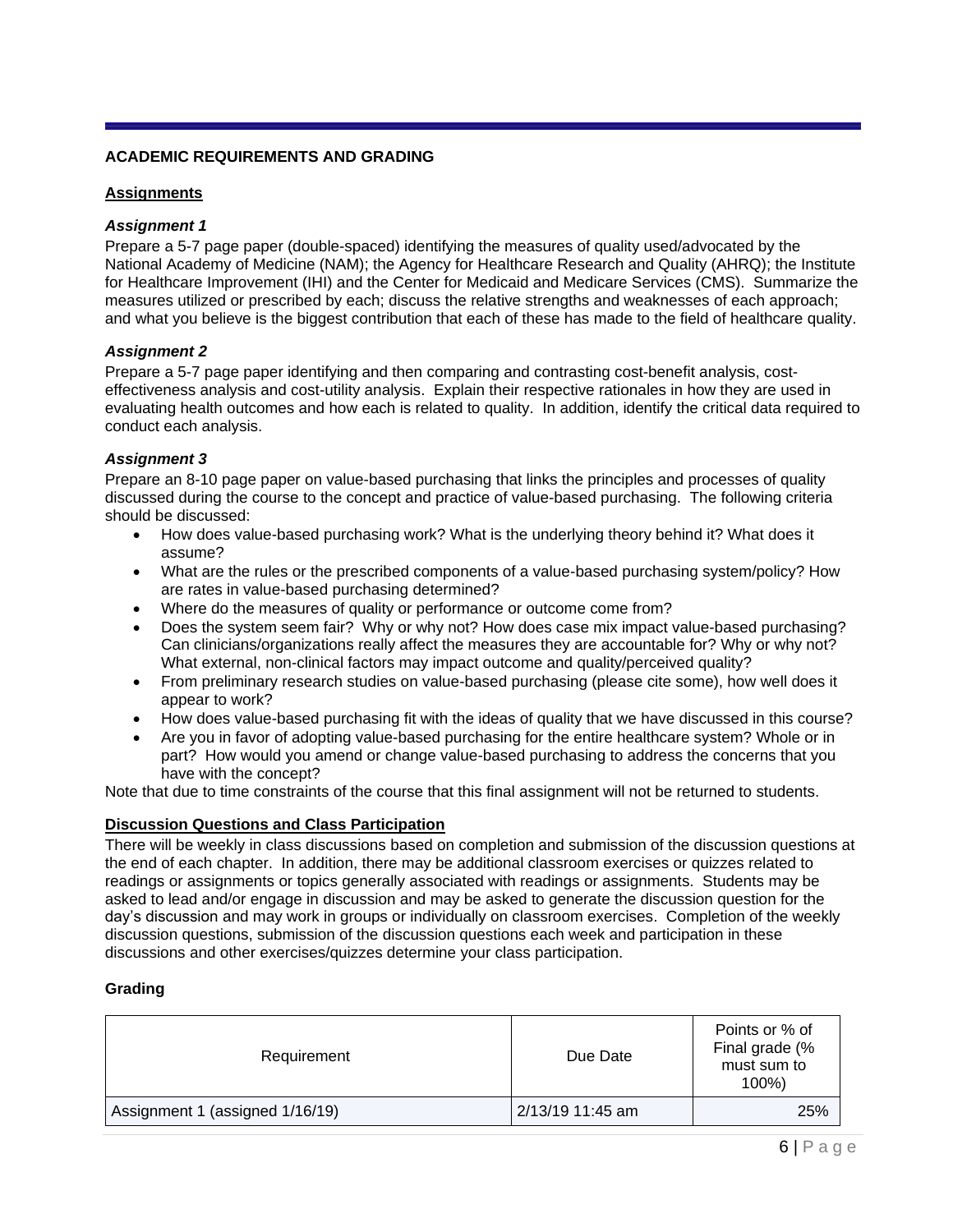| Assignment 2 (assigned 2/13/19)                                                                                                                                                                                                                                                 | 3/12/19 11:45 am                                                                                                                                 | 25%  |
|---------------------------------------------------------------------------------------------------------------------------------------------------------------------------------------------------------------------------------------------------------------------------------|--------------------------------------------------------------------------------------------------------------------------------------------------|------|
| Assignment 3 (assigned 3/12/19)                                                                                                                                                                                                                                                 | 4/16/19 11:45 am                                                                                                                                 | 25%  |
| Class Participation/Discussion and Exercises<br>Active participation is required in EACH class and the<br>discussion questions at the end of each chapter must<br>be completed and submitted. The discussion questions<br>will also be a source for class discussion each week. | Discussion questions at<br>the end of each chapter<br>for each week's<br>readings are due at<br>11:45 am (at the<br>beginning of each<br>class). | 25%  |
|                                                                                                                                                                                                                                                                                 |                                                                                                                                                  | 100% |

| <b>Percentages</b><br><b>Earned</b> | 93%<br>τo<br>100% | 90%<br>tc<br>92% | 87%<br>to<br>89% | 83%<br>to<br>86% | 80%<br>to<br>82% | 77%<br>to<br>79% | 73%<br>to<br>76% | 70%<br>to<br>72% | 67%<br>69% | 63%<br>to<br>66% | 60%<br>to<br>62% | <b>Below</b><br>60% |
|-------------------------------------|-------------------|------------------|------------------|------------------|------------------|------------------|------------------|------------------|------------|------------------|------------------|---------------------|
| Letter Grade                        | Α                 | A٠               | B+               | B                | B-               | $\sim$<br>v+     | $\sim$<br>ັ      | ⌒                |            | ┕                | − ⊃              | −<br>-              |

There will be no redistribution or deletion of course requirements. The same evaluation procedure will consistently be applied to all students.

Please be aware that a C- is not an acceptable grade for graduate students. In addition, a grade of C counts toward a graduate degree only if an equal number of credits in courses numbered 5000 or higher have been earned with an A.

| Letter<br>Grade        | ¬   | А-   | $B+$ | Ð               | B-   | $C+$        | $\sim$<br>u | ◠<br><b>U-</b> | D+      | D   | D-   | E   | <b>WF</b> |     | <b>NG</b> | S-  |
|------------------------|-----|------|------|-----------------|------|-------------|-------------|----------------|---------|-----|------|-----|-----------|-----|-----------|-----|
| Grade<br><b>Points</b> | 4.6 | 3.67 | 3.33 | $\Omega$<br>J.U | 2.67 | ວ ລ<br>ںں.ے | റ റ<br>z.u  | .67            | າາ<br>ں | . ب | 0.67 | 0.0 | 0.0       | U.U | $\sim$    | 0.0 |

For greater detail on the meaning of letter grades and university policies related to them, see the Registrar's Grade Policy regulations at:

<http://catalog.ufl.edu/ugrad/current/regulations/info/grades.aspx>

### **Policy Related to Make Work**

Please note: When we use E-LEARNING for project or work submissions, any requests for make-ups due to technical issues MUST be accompanied by the ticket number received from LSS when the problem was reported to them. The ticket number will document the time and date of the problem. You MUST e-mail me within 24 hours of the technical difficulty if you wish to request a make-up.

# **Policy Related to Required Class Attendance**

All faculty are bound by the UF policy for excused absences. For information regarding the UF Attendance Policy see the Registrar website for additional details: <https://catalog.ufl.edu/ugrad/current/regulations/info/attendance.aspx>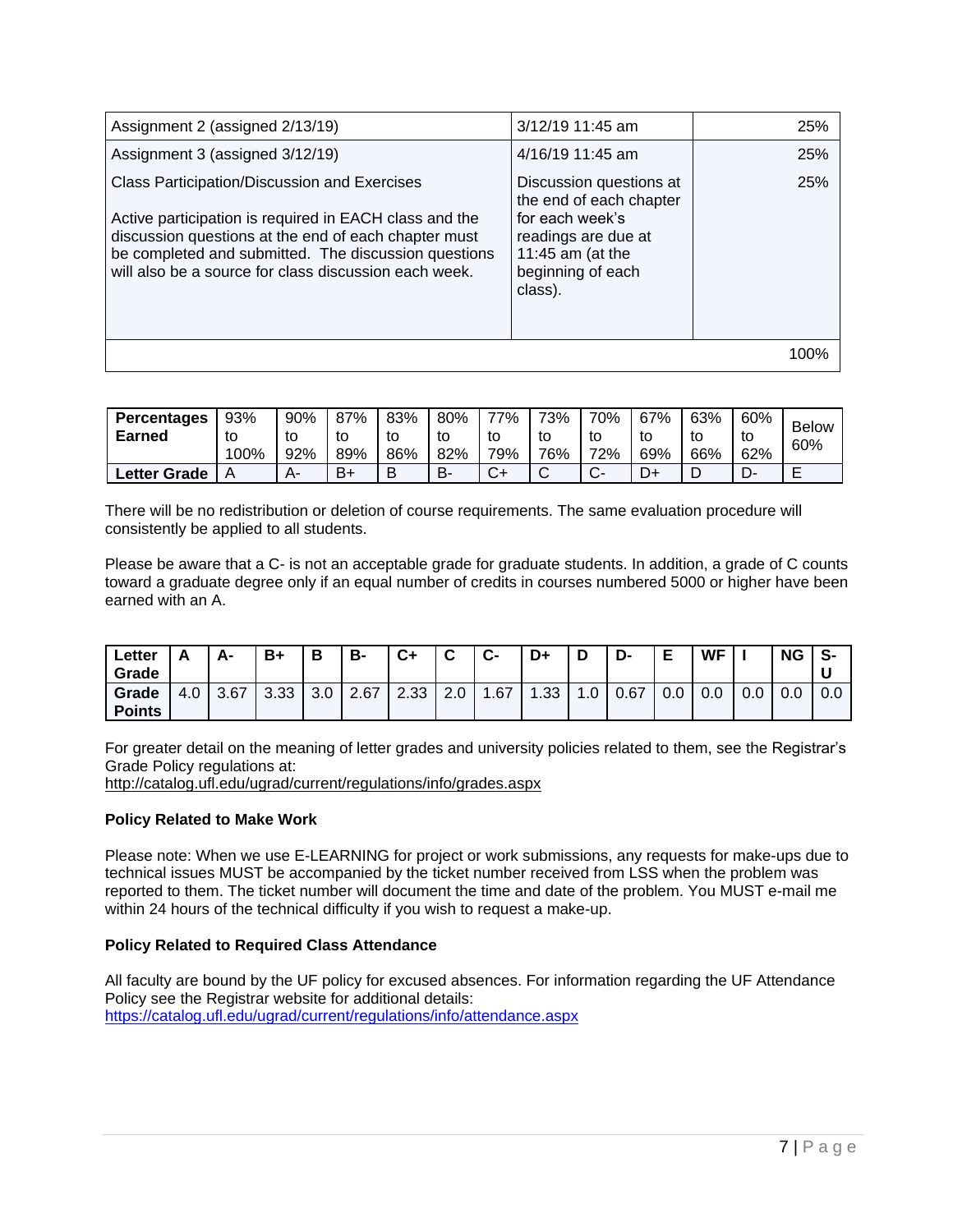# **STUDENT EXPECTATIONS, ROLES, AND OPPORTUNITIES FOR INPUT**

## **Academic Integrity**

Students are expected to act in accordance with the University of Florida policy on academic integrity. As a student at the University of Florida, you have committed yourself to uphold the Honor Code, which includes the following pledge:

### "**We, the members of the University of Florida community, pledge to hold ourselves and our peers to the highest standards of honesty and integrity**."

You are expected to exhibit behavior consistent with this commitment to the UF academic community, and on all work submitted for credit at the University of Florida, the following pledge is either required or implied:

## **"On my honor, I have neither given nor received unauthorized aid in doing this assignment."**

It is your individual responsibility to know and comply with all university policies and procedures regarding academic integrity and the Student Honor Code. Violations of the Honor Code at the University of Florida will not be tolerated. Violations will be reported to the Dean of Students Office for consideration of disciplinary action. For additional information regarding Academic Integrity, please see Student Conduct and Honor Code or the Graduate Student Website for additional details: <https://www.dso.ufl.edu/sccr/process/student-conduct-honor-code/> <http://gradschool.ufl.edu/students/introduction.html>

Please remember cheating, lying, misrepresentation, or plagiarism in any form is unacceptable and inexcusable behavior.

### **Online Faculty Course Evaluation Process**

Students are expected to provide feedback on the quality of instruction in this course by completing online evaluations at [https://evaluations.ufl.edu.](https://evaluations.ufl.edu/) Evaluations are typically open during the last two or three weeks of the semester, but students will be given specific times when they are open. Summary results of these assessments are available to students at [https://evaluations.ufl.edu/results/.](https://evaluations.ufl.edu/results/)

### **SUPPORT SERVICES**

### **Accommodations for Students with Disabilities**

If you require classroom accommodation because of a disability, you must register with the Dean of Students Office [http://www.dso.ufl.edu](http://www.dso.ufl.edu/) within the first week of class. The Dean of Students Office will provide documentation of accommodations to you, which you then give to me as the instructor of the course to receive accommodations. Please make sure you provide this letter to me by the end of the second week of the course. The College is committed to providing reasonable accommodations to assist students in their coursework.



### **U Matter, We Care**

Your well-being is important to the University of Florida. The U Matter, We Care initiative is committed to creating a culture of care on our campus by encouraging members of our community to look out for one